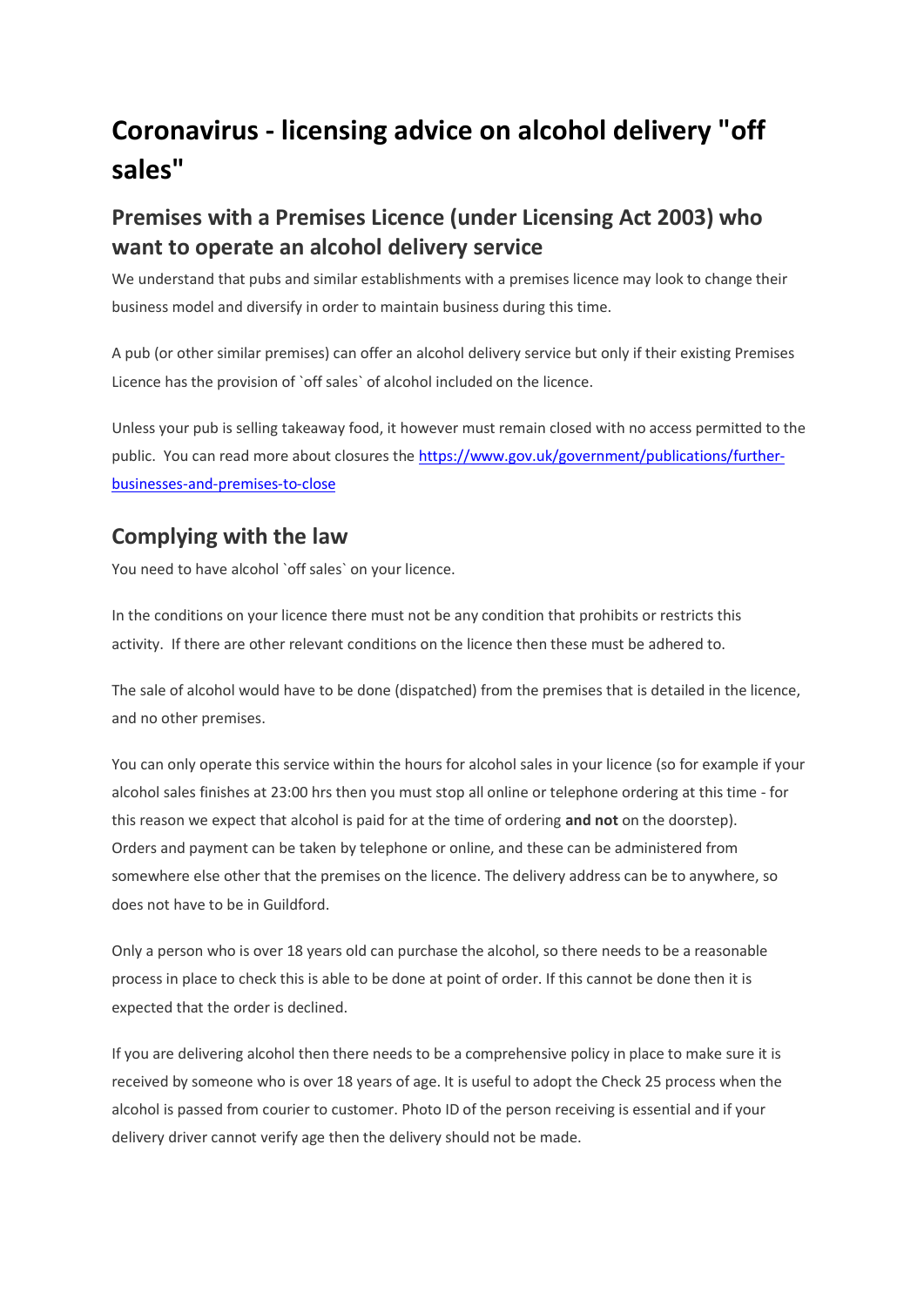### **For those premises without "off sales"**

An option is to apply here for [a https://www.gov.uk/temporary-events-notice/surrey-heath/apply](https://www.gov.uk/temporary-events-notice/surrey-heath/apply)

#### **Contact-free delivery**

Limiting contact when delivering orders will help keep everyone healthy, so you could consider requesting Photo ID be left for examination on the floor at the door of your customer, once checked the id can be left with delivery the rather than physically handing it over to them. Knock on the door, step back at least 1 metre request ID, once checked drop the order wait nearby for your customer to collect it.

Payment for the goods including delivery charge should be made at point of order so there is no need to interact to take a cash payment.

#### **Hands**

Please follow [government guidance on handwashing.](https://www.gov.uk/coronavirus)